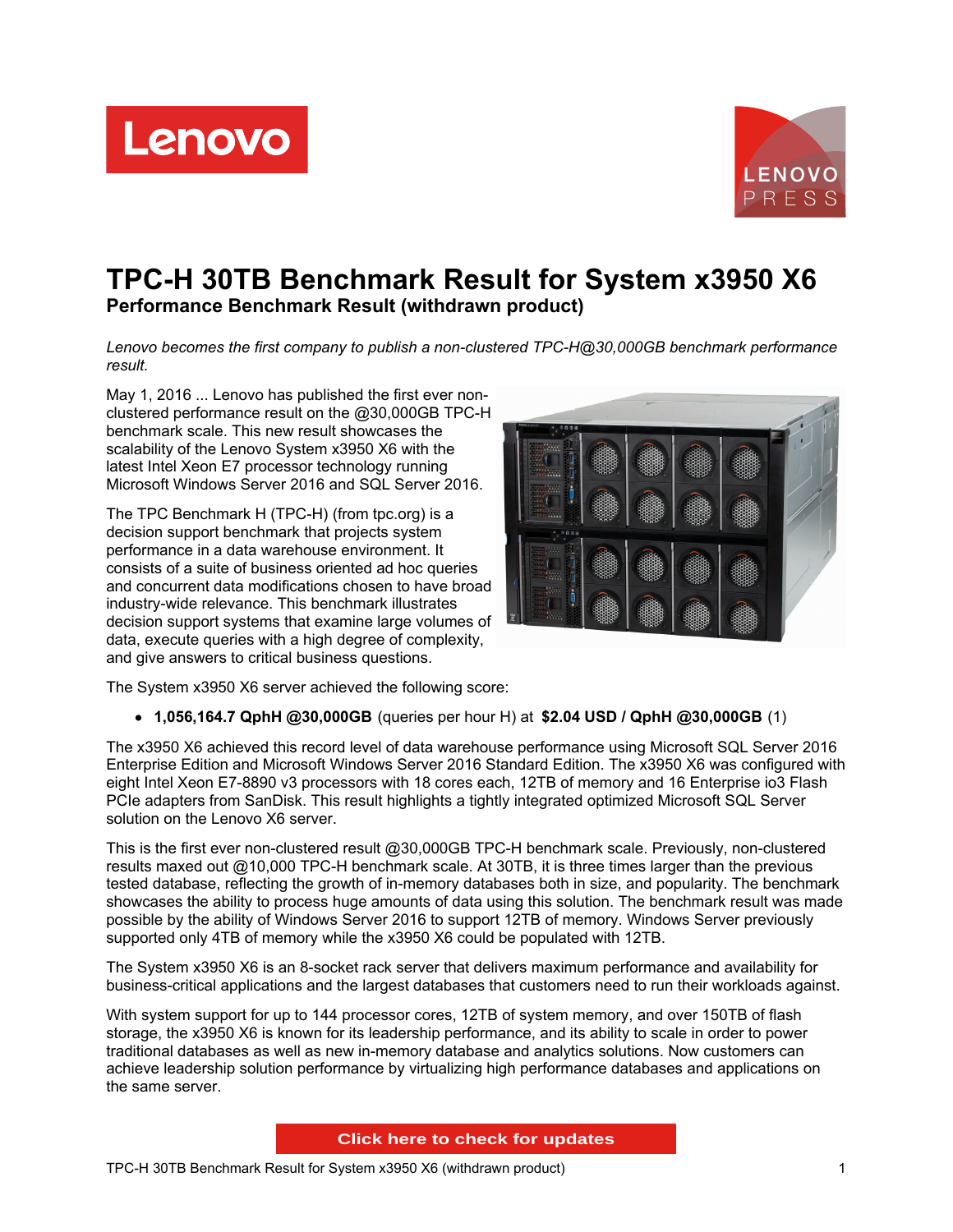Clients also can realize infrastructure cost savings by hosting multiple generations of technology in an X6 single platform, without compromising performance or capacity. X6 servers help data center leaders avoid "rip and replace."(2)

X6 platforms are the sixth generation of enterprise X Architecture (EXA) technology and represent more than 15 years of investment and innovation to exceed industry standards.

Results referenced are current as of May 1, 2016.

For more information about this benchmark result, visit: <http://www.tpc.org/3321>

For more information about the System x3950 X6, visit: <http://shop.lenovo.com/us/en/systems/servers/mission-critical/x3950-x6/>

To view all TPC results, visit: <http://www.tpc.org>

(1) The total solution availability for this TPC-H benchmark result is September 30, 2016. See the details for this result at this web page: <http://www.tpc.org/3321>.

(2) When a newer generation of processor and memory technology becomes available, Compute Books can be replaced with newer ones. (All Compute Books must use matching technology.)

#### **Related product families**

Product families related to this document are the following:

- **[Mission-Critical](https://lenovopress.com/servers/mission-critical/rack) Rack Servers**
- **[Microsoft](https://lenovopress.com/software/database/sql) SQL Server**
- [8-Socket](https://lenovopress.com/servers/racks/8s) Rack Servers
- **TPC-H [Benchmark](https://lenovopress.com/servers/benchmarks/tpc-h) Results**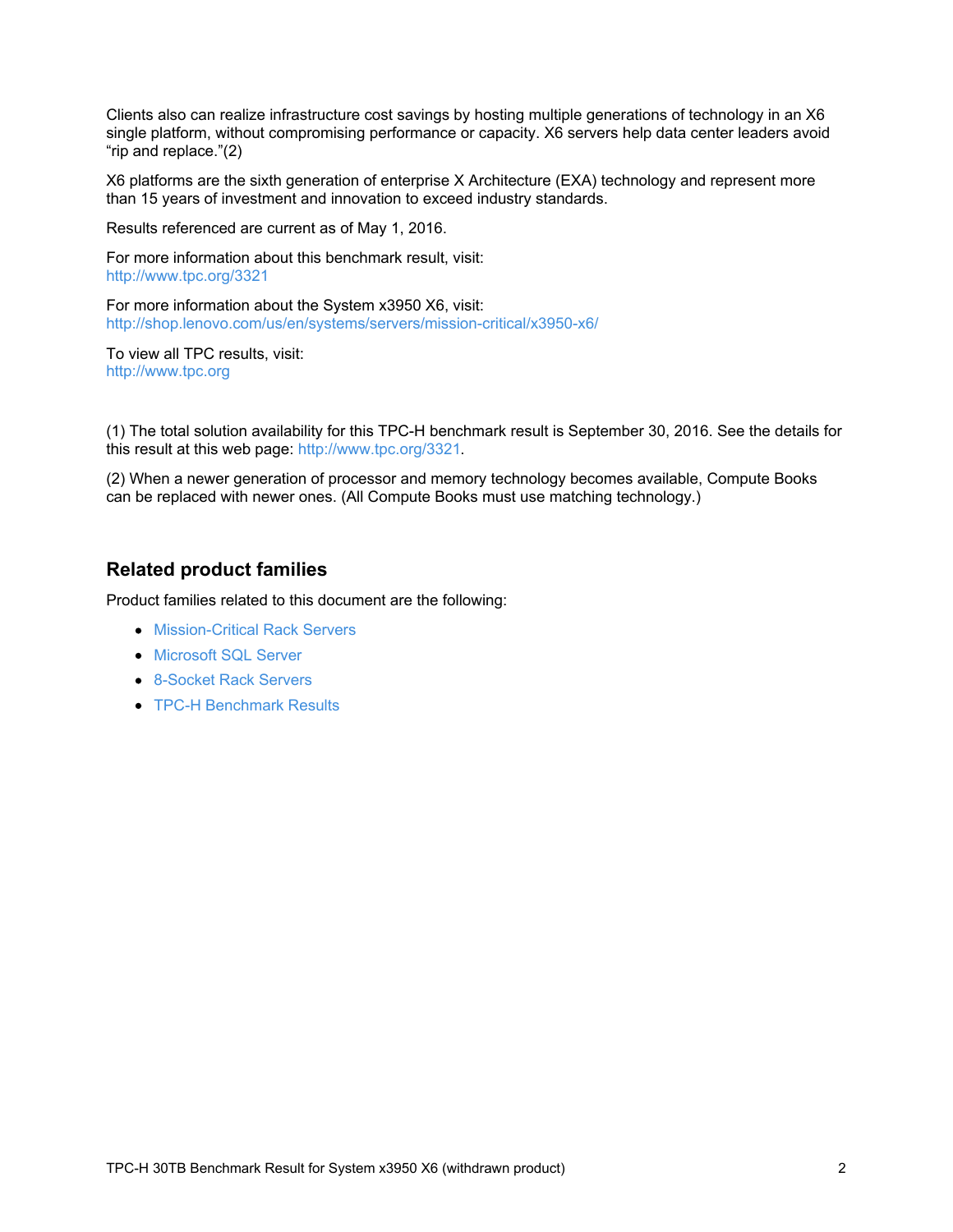### **Notices**

Lenovo may not offer the products, services, or features discussed in this document in all countries. Consult your local Lenovo representative for information on the products and services currently available in your area. Any reference to a Lenovo product, program, or service is not intended to state or imply that only that Lenovo product, program, or service may be used. Any functionally equivalent product, program, or service that does not infringe any Lenovo intellectual property right may be used instead. However, it is the user's responsibility to evaluate and verify the operation of any other product, program, or service. Lenovo may have patents or pending patent applications covering subject matter described in this document. The furnishing of this document does not give you any license to these patents. You can send license inquiries, in writing, to:

Lenovo (United States), Inc. 8001 Development Drive Morrisville, NC 27560 U.S.A. Attention: Lenovo Director of Licensing

LENOVO PROVIDES THIS PUBLICATION "AS IS" WITHOUT WARRANTY OF ANY KIND, EITHER EXPRESS OR IMPLIED, INCLUDING, BUT NOT LIMITED TO, THE IMPLIED WARRANTIES OF NON-INFRINGEMENT, MERCHANTABILITY OR FITNESS FOR A PARTICULAR PURPOSE. Some jurisdictions do not allow disclaimer of express or implied warranties in certain transactions, therefore, this statement may not apply to you.

This information could include technical inaccuracies or typographical errors. Changes are periodically made to the information herein; these changes will be incorporated in new editions of the publication. Lenovo may make improvements and/or changes in the product(s) and/or the program(s) described in this publication at any time without notice.

The products described in this document are not intended for use in implantation or other life support applications where malfunction may result in injury or death to persons. The information contained in this document does not affect or change Lenovo product specifications or warranties. Nothing in this document shall operate as an express or implied license or indemnity under the intellectual property rights of Lenovo or third parties. All information contained in this document was obtained in specific environments and is presented as an illustration. The result obtained in other operating environments may vary. Lenovo may use or distribute any of the information you supply in any way it believes appropriate without incurring any obligation to you.

Any references in this publication to non-Lenovo Web sites are provided for convenience only and do not in any manner serve as an endorsement of those Web sites. The materials at those Web sites are not part of the materials for this Lenovo product, and use of those Web sites is at your own risk. Any performance data contained herein was determined in a controlled environment. Therefore, the result obtained in other operating environments may vary significantly. Some measurements may have been made on development-level systems and there is no guarantee that these measurements will be the same on generally available systems. Furthermore, some measurements may have been estimated through extrapolation. Actual results may vary. Users of this document should verify the applicable data for their specific environment.

#### **© Copyright Lenovo 2022. All rights reserved.**

This document, LP0502, was created or updated on May 2, 2016.

Send us your comments in one of the following ways:

- Use the online Contact us review form found at: <https://lenovopress.com/LP0502>
- Send your comments in an e-mail to: [comments@lenovopress.com](mailto:comments@lenovopress.com?subject=Feedback for LP0502)

This document is available online at <https://lenovopress.com/LP0502>.